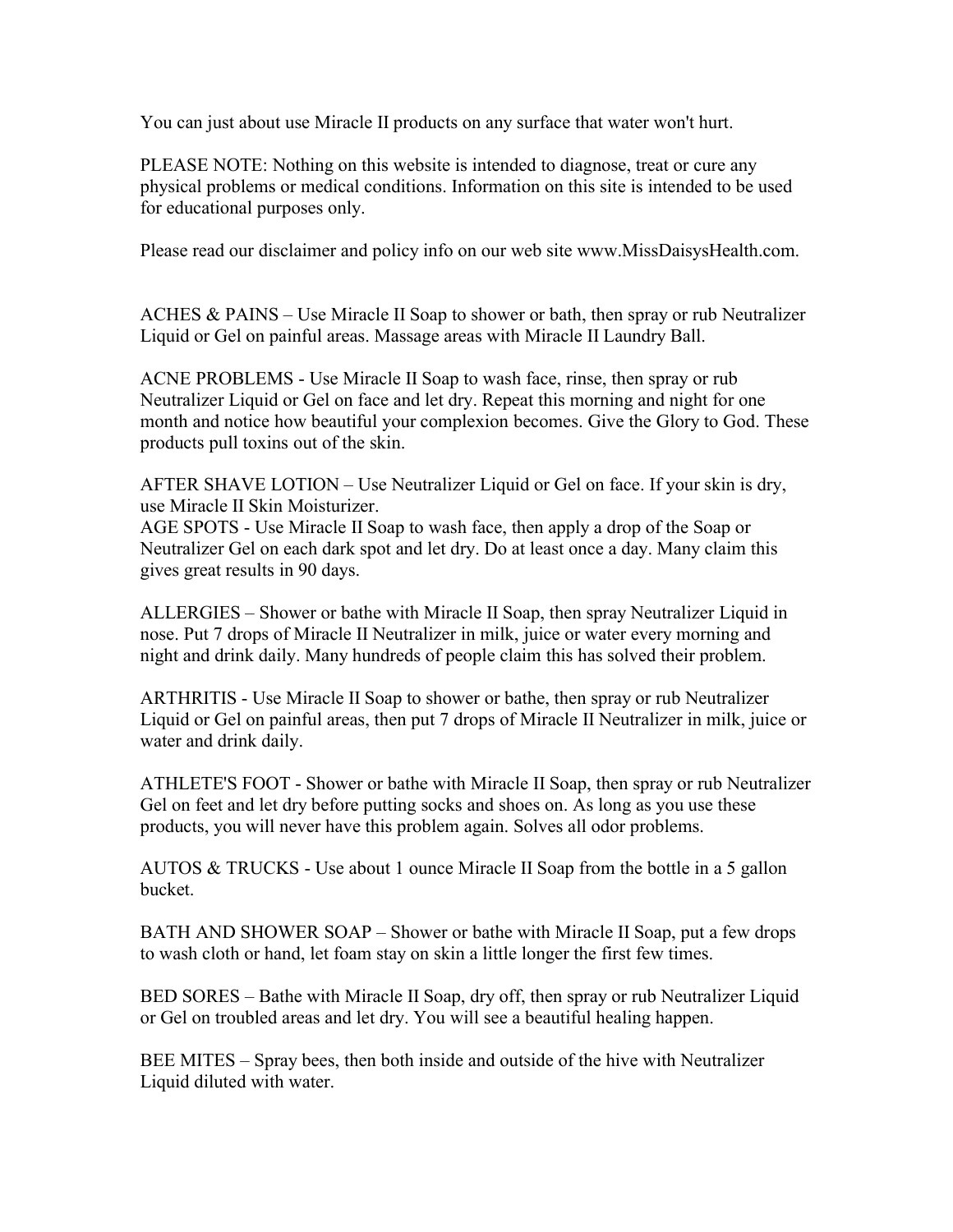BODY ODOR - Bathe with Miracle II Soap, dry off, then use Neutralizer Liquid or Gel all over. Use Neutralizer Liquid to moisturize arm pits and use Deodorant Stone daily.

BRONCHITIS – Use Miracle II Neutralizer Liquid in vaporizer.

BURNS, CUTS, SCRATCHES – Spray or submerge areas in the Miracle II Neutralizer Liquid or Gel until the pain stops. For large burns, wrap area in clean towel and keep this soaked with Miracle II Neutralizer Gel for several hours. Users report healing happens with no scars or blisters.

BRUISES - Rub Miracle II Neutralizer Gel on bruise.

CANDIDA ALBICANS – Use the Miracle II Neutralizer Liquid in 50/50 solution of water. Use as a douche, spray on effected area, and drink 7 drops of Miracle II Neutralizer in milk, juice or water daily until results are achieved.

CELLULITE - Bathe with Miracle II Soap, then use Neutralizer Liquid or Gel, and drink 7 drops of Miracle II Neutralizer in milk, juice or water daily until results are achieved.

CHICKEN POX – After the peak breaking-out period, bathe the child with Miracle II Soap, then use Neutralizer Liquid or Gel on all effected areas.

CITRUS TREE BLIGHT - Spray Neutralizer on trees. Try this on any tree, bush, flower or garden plants. Add 2 ounces of Neutralizer per gallon of water, apply every 7 days for supernatural growth and production.

COLIC – Put 3 drops of Miracle II Neutralizer in each bottle of baby formula or water.

CONTACT LENS – Spray or soak with Miracle II Neutralizer Liquid.

CHOLESTEROL - Bathe with Miracle II Soap, and drink 7 drops of Miracle II Neutralizer in milk, juice or water daily.

CROHN'S DISEASE - Bathe with Miracle II Soap, and drink 7 drops of Miracle II Neutralizer in milk, juice or water daily.

COMMERCIAL APPLICATIONS - Use Miracle II Soap with mop, steam foam machine or sprayer for total cleaning and deodorizing. Use 1 to 10 ounces per gallon of water, depending on application.

COMMON COLDS – When you feel a cold starting, spray Miracle II Neutralizer in the nose and let it saturate your sinuses. Do this every 15 minutes until you get results.

CONSTIPATION - Drink one tablespoon of Miracle II Neutralizer in milk, juice or water daily.

CRACKED SKIN PROBLEMS – HANDS, FEET, ELBOWS, KNEES - Wash with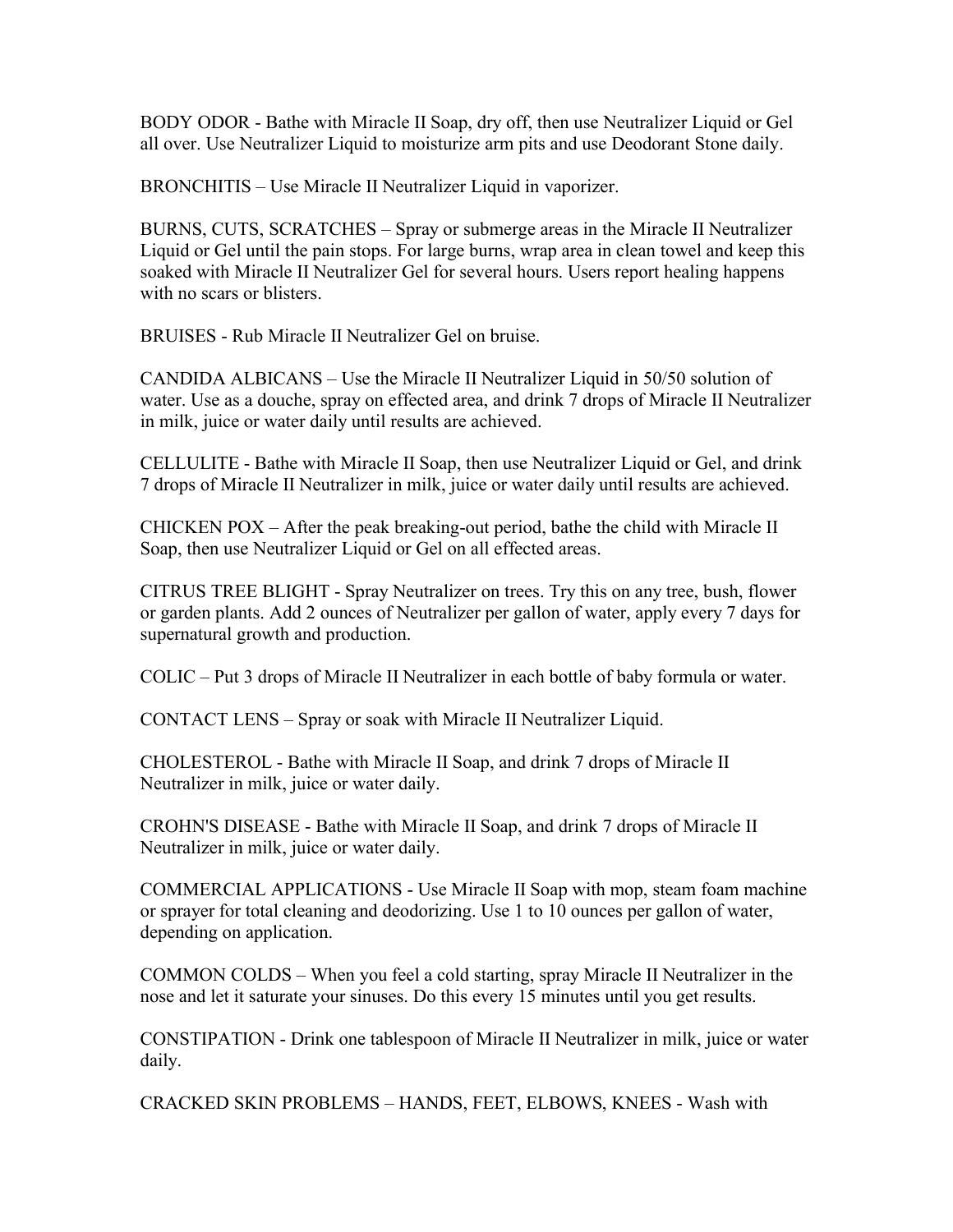Miracle II Moisturizing Soap, then spray or rub with Neutralizer Liquid or Gel, and use Miracle II Skin Moisturizer.

DANDRUFF - Shampoo with Miracle II Soap, then rub Neutralizer Liquid or Gel into scalp, may use Miracle II Skin Moisturizer on dry scalp.

DENTURE HOT SPOTS – Place enough Miracle II Neutralizer in mouth to cover all areas effected and hold in mouth as long as possible.

DERMATITIS – Wash area with Miracle II Soap, let foam stay on the area for at least one minute, then apply Neutralizer Liquid or Gel and let dry. Repeat morning and night for one month.

DIAPER RASH – Bathe baby with Miracle II Soap, dry, then apply Neutralizer Liquid or Gel and let dry. In most cases, it will heal over night, and you will have a happy baby!

DOGS, CATS, HORSES – People report Miracle II Soap works great on animals.

DOUCHE – Put 2 ounces of Miracle II Neutralizer Liquid with distilled water in douche bag. Immediate results.

DRY SKIN - Use 1/3 Miracle II Moisturizing Soap and 2/3 Miracle Neutralizer instead of the regular mix, or mix 1 ounce of Miracle II Moisturizer in a bottle of Miracle II Moisturizing Soap.

EAR ACHE – Drop Miracle II Neutralizer Liquid in ear for immediate results.

ENEMA – Use 1/8 ounce of Miracle II Soap, and 2 ounces of Neutralizer Liquid in one quart of distilled water. Works great!

ENERGY - Bathe with Miracle II Soap, and drink 7 drops of Miracle II Neutralizer in milk, juice or water daily.

EYE WASH AND LUBRICATION - Use Miracle II Neutralizer Liquid for eye wash.

FARM AND RANCH APPLICATIONS- . Use 1 to 6 ounces per gallon of water for cleanups or spraying. Use 4 ounces of Miracle II Soap and Neutralizer in approximately 23 gallons of water per acre for plant growth.

FEVER BLISTERS - As soon as you feel blister forming, apply Miracle II Neutralizer Gel. If possible, soak paper towel or cotton in Miracle II Neutralizer Gel then put between the lips and leave on until you get results.

FIRE ANTS: Many people have reported that they use their bath water to kill fire ants and all other insects in their house and yard and garden.

FLEAS AND TICKS - Shampoo dog and cat with Miracle II Soap, rinse, spray on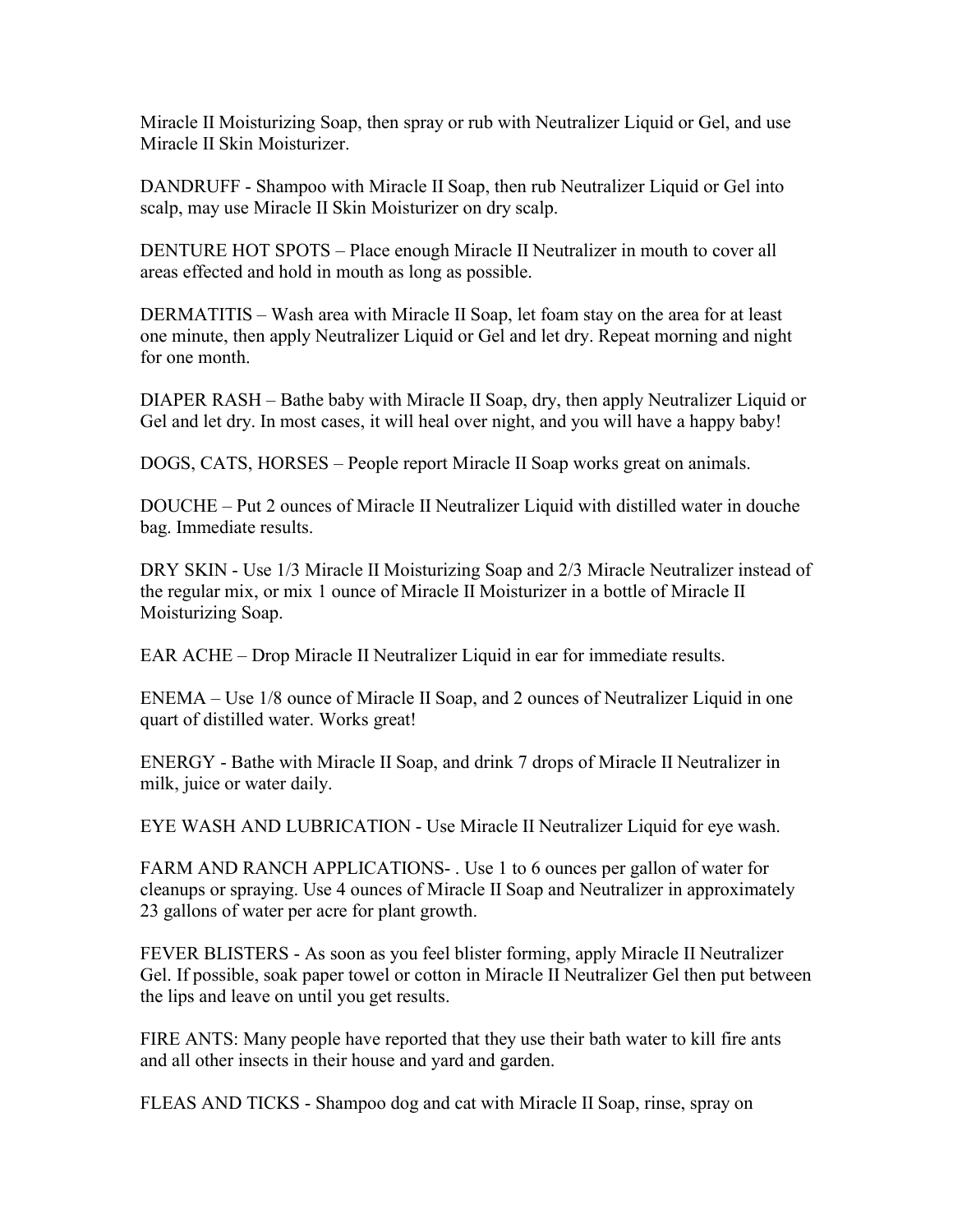Neutralizer and let dry. You will never use anything else. It will not hurt their eyes. Heals rashes, and cuts on dogs, cats and horses. Animals will love it!

FOOT ODOR - Wash with Miracle II Soap, then spray or rub feet with Neutralizer Liquid or Gel.

FINGERNAIL FUNGUS - Place Miracle II Neutralizer Liquid in large mouth jar, and soak nails in it for a few minutes each day, then replace the cap on the jar. You can use this liquid over and over. It will take from 3 to 6 months, but it is worth the time.

GALLBLADDER - Drink 7 drops of Miracle II Neutralizer in milk, juice or water daily. If your stomach is upset after a meal, swallow a small amount of Neutralizer.

GINGIVITIS – Brush teeth with 1 drop of Miracle II Soap plus 7 drops of Miracle II Neutralizer. Swish and rinse mouth with Neutralizer after brushing.

GOUT - Bathe with Miracle II Soap, rub Miracle II Neutralizer on area, then drink 7 drops of Miracle II Neutralizer in milk, juice or water daily.

HAIR SHAMPOO - Use Miracle II Moisturizing Soap, and let foam stay on hair a little longer than normal. Your hair and scalp will feel and look beautiful. Reported by many to stop hair loss and dandruff.

HAIR CONDITIONER - Use Miracle II Neutralizer Liquid or Gel, or use a small amount of Moisturizer in wet hair, whichever is best for you.

HAIR SPRAY - Put Miracle II Neutralizer Liquid or Gel on hair, then comb or blow dry. Works for a lot of people.

HEAD LICE – Shampoo with Miracle II Soap, at least twice a day. After each shampoo, work in Miracle II Neutralizer Liquid or Gel. Great results have been reported.

HEMORRHOIDS - Bathe with Miracle II Moisturizing Soap, then dry, then apply Neutralizer Liquid or Gel to effected area. All have said that it stopped the burning and itching and facilitated healing.

HERPES, ULCERS - Bathe with Miracle II Soap, then dry, then apply Neutralizer Liquid or Gel to troubled area. Drink 7 drops of Miracle II Neutralizer in milk, juice or water daily. Many say this works a miracle for them.

HEAVY CLEANING - Add 4 ounces of Miracle II Soap and 4 ounces of Neutralizer to 32-ounce spray bottle of water. May use equal amount Floors, grease traps, drains, pots, pans, dishes hands, skins, ovens, glass fireplace doors, white sidewall tires, bad carpet stains, holding tanks on campers, clothes, wax stripper, steam cleaning, oil on carports, crazy glue cleanup.

HIGH BLOOD PRESSURE - Bathe with Miracle II Soap, then drink 7 drops of Miracle II Neutralizer in milk, juice or water daily.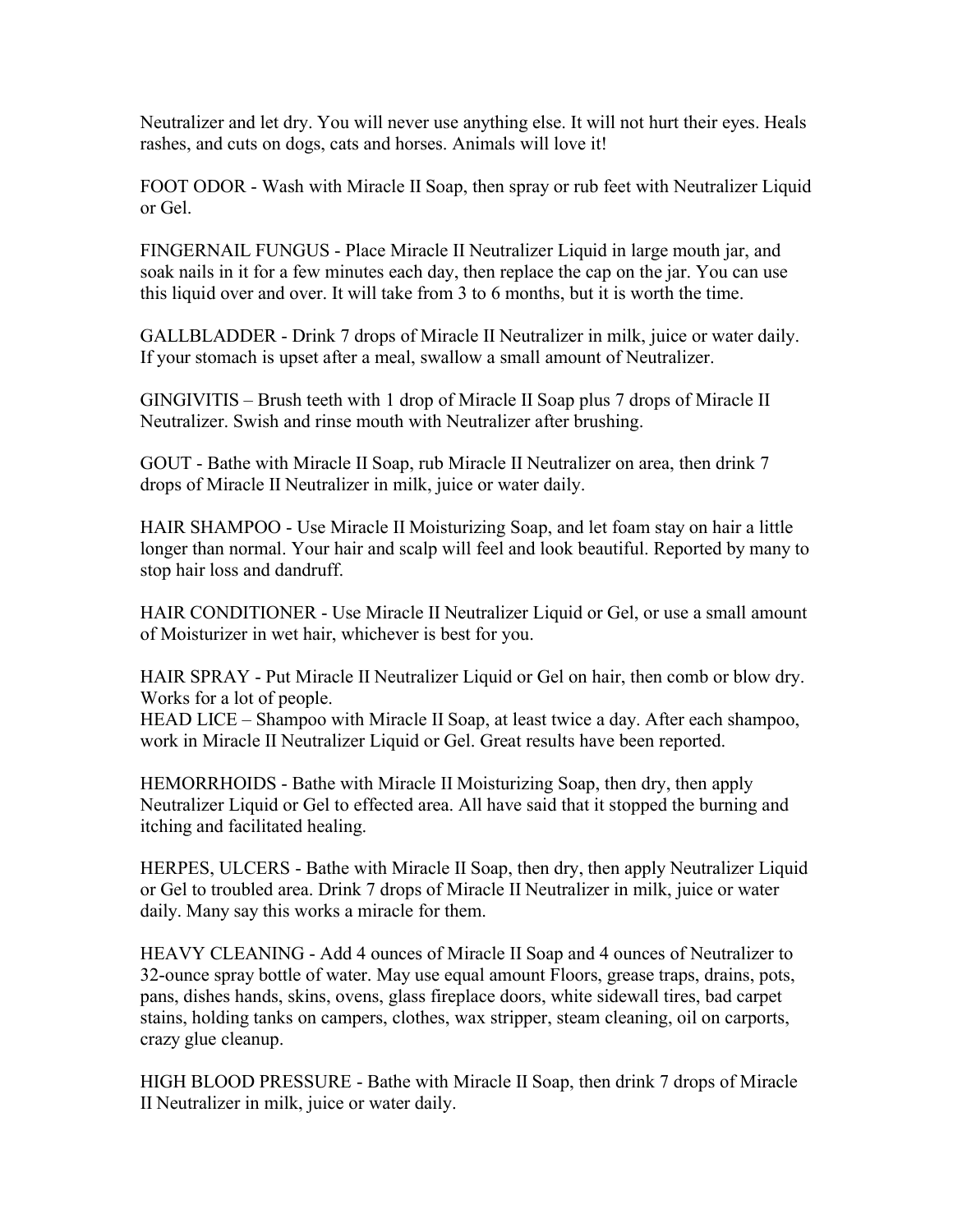HIVES - Bathe with Miracle II Soap, then drink 7 drops of Miracle II Neutralizer in milk, juice or water daily.

HYPERACTIVITY - Bathe with Miracle II Soap, then drink 7 drops of Miracle II Neutralizer in milk, juice or water daily.

INDIGESTION – Drink 7 drops of Miracle II Neutralizer in water.

INDUSTRIAL APPLICATIONS - All cleanups in fresh or salt water. Use in steam cleaner or wash. For oil dispersal and cleanups, use 1 to 10 ounces per gallon of water.

INSECTS (Wasps, Roaches, Spiders, Water Bugs, Bees) - Put 1 ounce Miracle II Soap in a trigger sprayer with water. Spray insects. Everyone has reported great results. Everyone that uses Miracle 11 in a total cleanup said they stopped having bug problems in 30 days.

INSECT BITES – Spray or rub Neutralizer Liquid or Gel to bite area. If you will apply the Neutralizer before going outside, in most cases, the bugs will not bite you. Great for kids.

JOCK ITCH - Bathe with Miracle II Soap, then dry, then apply Neutralizer Liquid or Gel to troubled area.

LIGHT CLEANING - Use 1/8 ounce of Miracle II Soap in 32 ounce spray bottle of water. Use on glass, mirrors, countertops, stainless steel, refrigerators, fiberglass, leathers and plastic.

LIVER & KIDNEY CLEANSER - Drink 7 drops of Miracle II Neutralizer in water daily.

LUBRICATING GEL - Use Neutralizer Gel.

LYME DISEASE & LUPUS - Shower or bathe with Miracle II Soap, apply Neutralizer Liquid or Gel on skin, drink 7 drops of Miracle II Neutralizer in milk, juice or water every morning and night.

MAKE-UP REMOVER – Wet face with water, use Miracle II Soap on cloth or hands. Apply Neutralizer Gel and let dry before applying makeup. Use Moisturizing Lotion under makeup.

MEDIUM CLEANING – Add 2 ounces of Miracle II Soap in 32-ounce spray bottle of water. Dishes, floors, bathrooms, tile, cabinets, paneling, refrigerator, skin, carpet, spot remover, upholstery, stainless steel, fiberglass, automobile, mildew, soot on brick and stone.

MOUTH ULCERS – Put enough Neutralizer Liquid or Gel in mouth to cover all effected areas. Hold in mouth as long as possible, then swallow. This will neutralize the acid that is causing the trouble.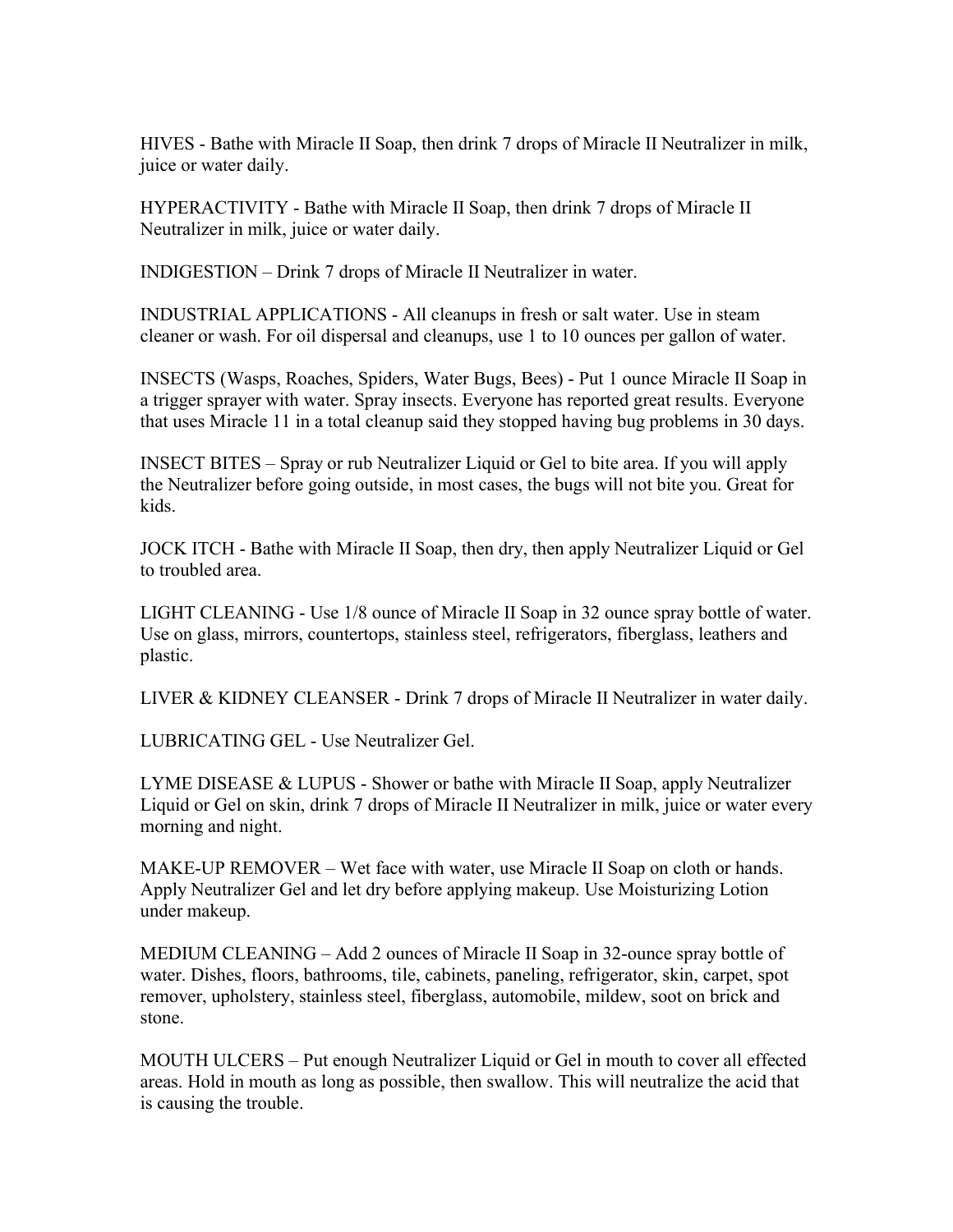NATURAL CONTROL FOR GERMS AND INSECTS - Use 1 to 6 ounces Miracle II Soap per gallon of water.

NOSE BLEED – For instant relief, spray Neutralizer in nose.

ODORS – Wash with Miracle II Soap, then apply Neutralizer and leave on. Use Thai Deodorant Stone moistened by Neutralizer Liquid on applicable areas, like feet and underarms.

PANCREAS - Drink 7 drops of Miracle II Neutralizer in water every day until you get results.

PARASITES - Shower or bathe with Miracle II Soap, drink 7 drops of Miracle II Neutralizer in milk, juice or water every morning and night. Also use Soap and Neutralizer in enemas. Will make your body a hostile environment for these pests, and make you more resistant to infection.

POISON IVY OR OAK - Apply Miracle II Neutralizer Liquid or Gel as soon as possible, and let dry. Apply in advance if you are going into an area known for having these plants, so you won't have trouble.

PINK EYE – Wash eyes with Miracle II Neutralizer Liquid. Will give relief from pain quickly.

PROSTATE - Drink 7 drops of Miracle II Neutralizer in milk, juice or water daily.

PSORIASIS – Prepare bath by pouring 1 ounce of Miracle II Soap and 2 ounces of Neutralizer Liquid while the water is running, and soak in this for the first few baths. Apply Neutralizer Liquid or Gel to effected area and let dry. Itching will stop. Apply Neutralizer on skin several times a day. Use Miracle II Moisturizer Lotion if skin is very dry. Use for 90 days. Great results reported.

RASH - Wash with Miracle II Soap, dry off, then apply Neutralizer to effected area and leave on.

RESIDENTIAL USES - Everything that needs cleaning and deodorizing inside and outside.

SHAVING SOAP - Use Miracle II Moisturizing Soap as foam. It will soften your skin! If you nick yourself while shaving, apply Neutralizer Gel and it will heal fast. Use Neutralizer Gel as after-shave.

SHINGLES - Shower or bathe with Miracle II Soap, apply Neutralizer Liquid or Gel on rash area.

SHOE ODORS – Spray shoes with Neutralizer Liquid. Soak them if odor is really bad.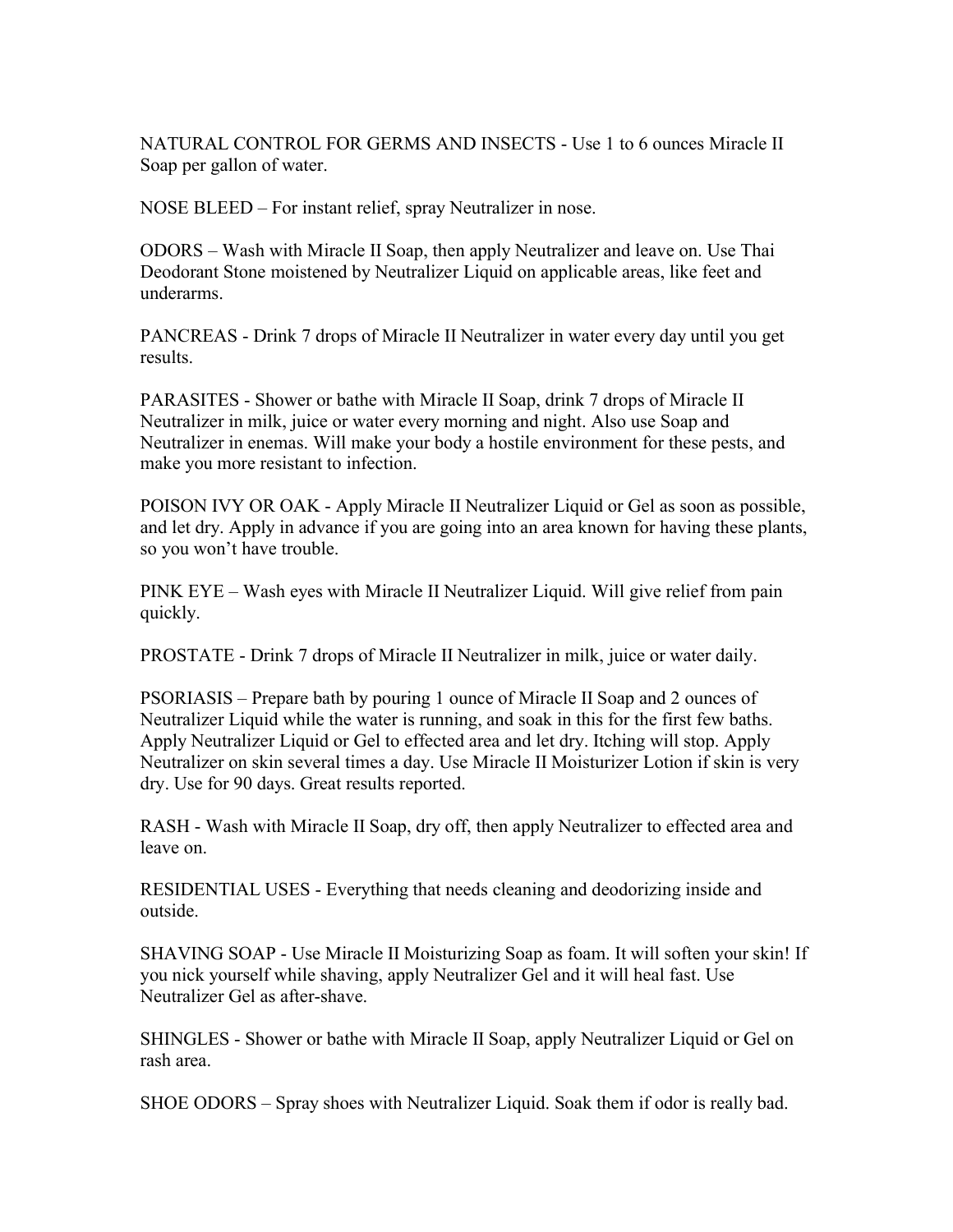You don't have to let them dry; just put them on.

SINUS – Spray Miracle II Neutralizer Liquid in nose. This will dry the drainage quickly.

SNAKE OR SPIDER BITES – Force Miracle II Neutralizer into bite within 30 seconds.

SORE THROAT – Gargle with Miracle II Neutralizer.

SPOTTED OR DISCOLORED SKIN - Bathe with Miracle II Soap, then dry, then apply Neutralizer Liquid or Gel to troubled area. Many report their skin is back to normal in 90 days or less.

SPOTS ON CLOTHES : Apply Miracle II Soap straight and let stand for 2 hours before you put into washing machine. Use from 1/2 to 1 ounce of Miracle II Soap in machine. If the spot is on something you are wearing, spray the spot and towel off. It will not burn the skin.

STOMACH ULCERS & ACID PROBLEMS - Drink 7 drops of Miracle II Neutralizer in water every day, especially at onset of symptoms. May choose to swallow a spoonful of Miracle II Neutralizer Gel for added effectiveness.

STRETCH MARKS & SCARS - Bathe with Miracle II Soap, then dry, then apply Neutralizer Liquid or Gel on effected area. Many report great results in 90 days.

STRONG HOUSEHOLD ODORS – Put sprayer nozzle on bottle of Neutralizer and spray on strong odors such as foot skin, fish, seafood, onion, garlic, dog/cat, refrigerators, bathrooms, hunting clothes, holding tanks on bass boats and campers, odors in carpets - and leave it on. Not an odor cover-up!

SUNBURN - Apply Neutralizer Liquid or Gel on the sunburn area as often as needed. It will stop the pain quickly and promote healing. This will also serve as a sunblock. Will help you achieve an even tan.

TEETH & SENSITIVE MOUTH PROBLEMS – Brush teeth with Neutralizer Gel to remove tartar, stains and plaque. For dentures, soak in Neutralizer Liquid.

TOXEMIA - Drink 7 drops of Miracle II Neutralizer in water every day.

TUMORS - Apply Neutralizer Gel on the area.

TO STOP SMOKING - Spray Neutralizer Liquid in mouth every time you want to smoke. People report not wanting to smoke after doing this for 7 days.

TAG WARTS ON SKIN - Bathe with Miracle II Soap, then dry, then apply Neutralizer Liquid or Gel to the tag warts. Do this until they drop off.